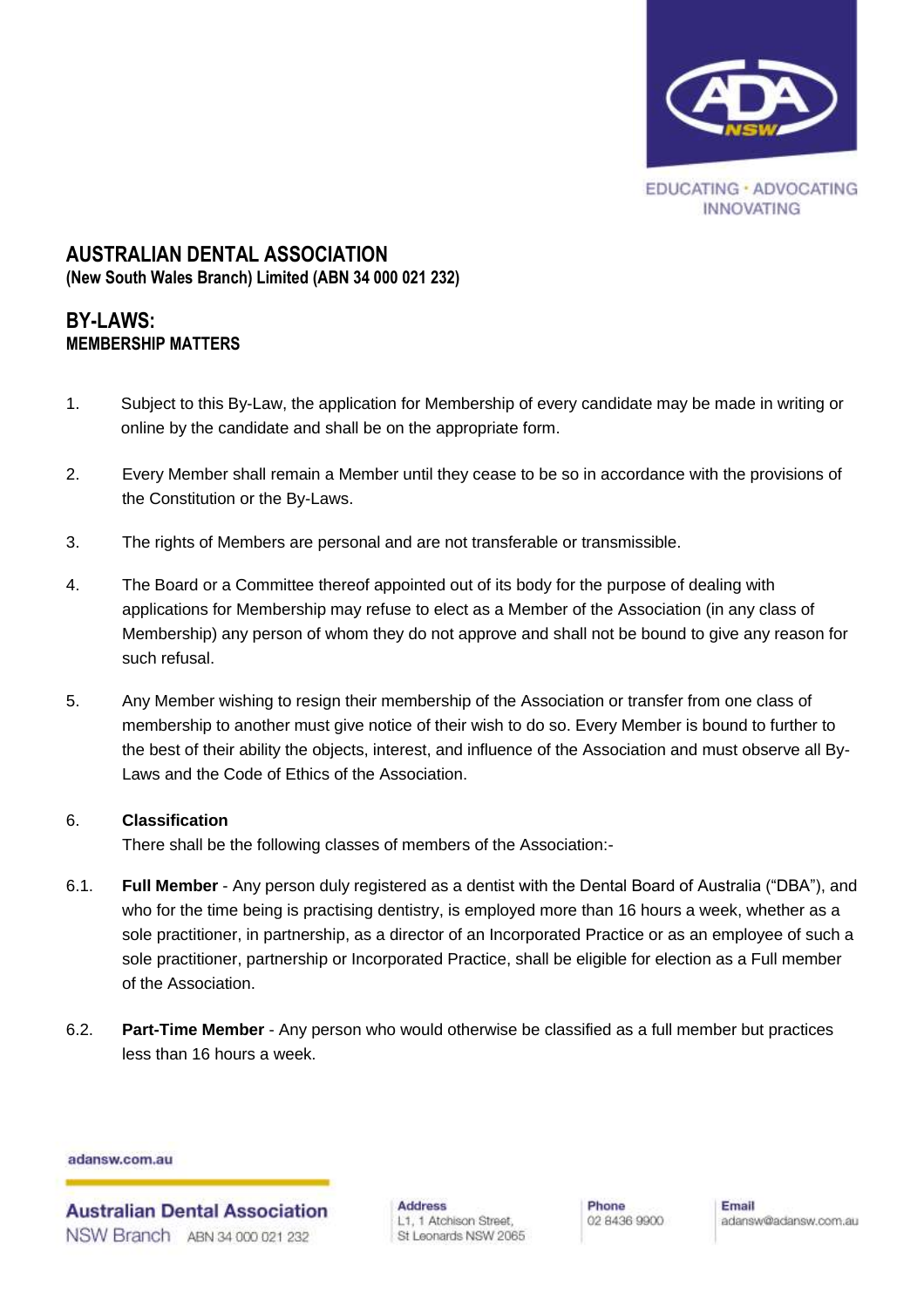

- 6.3. **Qualified Member** Any person duly registered as a dentist with the DBA whose majority of income from dentistry is derived from employment as a dentist by Federal, State or local governments of or in Australia including by permanent armed forces, universities, hospitals and research institutions, and who is practising dentistry at the date on which the person's application for membership is received by the Association shall be eligible for election as a Qualified member of the Association.
- 6.4. **Part-time Qualified** Any person who would otherwise be classified as a full member who practices less than 16 hours a week.
- 6.5. **Practising Senior Member** Any Full Member who has attained the age of 65 years and has been a Member of the Association for 25 or more successive years.
- 6.6. **Post Graduate** Any person who would otherwise be classified as a full member undertaking post graduate studies at a recognised university.
- 6.7. **Post Graduate (Concessional)** Any person who would otherwise be classified as a full member undertaking post graduate studies at a recognised university and practising less than 7.5 hours a week.
- 6.8. **2** 2<sup>nd</sup> **Year Graduate / Australian Dental Council 2<sup>nd</sup> Year Graduates** - Any person duly registered as a dentist with the DBA, who for the time being is practising and has been eligible for registration with the DBA up to 30 months since becoming eligible for registration.
- 6.9. **1** <sup>st</sup> Year Graduate / Australian Dental Council 1<sup>st</sup> Year Graduates – Any person duly registered as a dentist with the DBA, who for the time being is practising dentistry and who has been eligible for registration with the DBA up to 18 months since becoming eligible for registration.
- 6.10. **Graduate** Any person duly registered as a dentist with the DBA, who for the time being is practising dentistry and has been eligible for registration with the DBA up to 6 months since becoming eligible for registration.
- 6.11. **Graduate Qualified** Any person duly registered as a dentist with the DBA whose majority of whose income from dentistry is derived from employment as a dentist by Federal, State or local governments of or in Australia including by permanent armed forces, universities, hospitals and research institutions, who for the time being is practising dentistry and has been eligible for registration with the DBA up to 6 months since becoming eligible for registration.

**Australian Dental Association** NSW Branch ABN 34 000 021 232

**Address** L1, 1 Atchison Street, St Leonards NSW 2065 Phone 02 8436 9900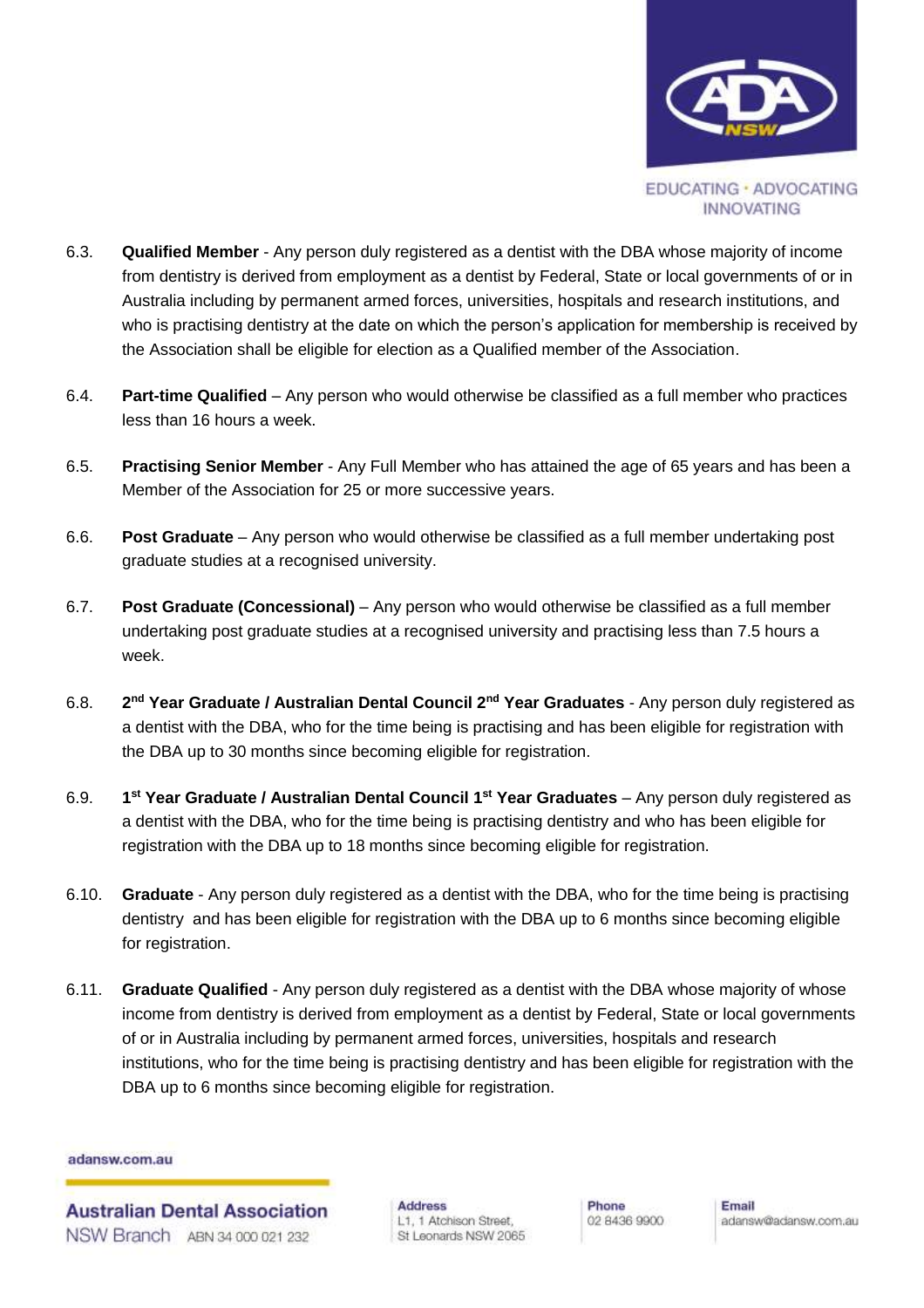

- 6.12. **Restricted Member** Any dentist resident in Australia or its territories who has bona fide retired from practice in dentistry and who remains registered with the Dental Board of Australia as a dentist or whose name has been removed from the Dentists Register after such retirement (or for those who retired before commencement of the Dentists Act, whose name has been removed from the register maintained under the prior regulatory regime). A Restricted member shall have all the rights of a Full Member of the Association except the member shall not be eligible to be elected or appointed as a member of the Council.
- 6.13. **Long Service Restricted Member -** Any dentist resident in Australia or its territories who has bona fide retired from practice in dentistry and who remains registered as a dentist in Australia or whose name has been removed from the Register after such retirement and has been a member of the Australian Dental Association (NSW Branch) Ltd for at least 45 years. A Long Service Restricted Member shall have all the rights of a Full Member of the Association except the member shall not be eligible to be elected or appointed as a member of the Council.
- 6.14. **Overseas Restricted Member** Any dentist who has taken up residence in a country outside Australia and its territories and who remains registered with the Dental Board of Australia as a dentist or whose name has been removed from the Dentists Register after departure (or for those who moved residence outside of Australia before commencement of the Dentists Act, whose name has been removed from the register maintained under the prior regulatory regime).
- 6.15. **Specially Restricted Member** those eligible are:
	- (a) any dentist who has never practised dentistry in Australia but who has bona fide retired from the practice of dentistry outside Australia and has taken up residence in this country. .
	- (b) any dentist who is a member of a recognised overseas dental association and has taken up residence in Australia.

# 6.16. **Temporary Restricted Member / Leave of Absence**

- (a) Any dentist, registered with the Dental Board of Australia who does not intend to derive income for a period of at least six months but no longer than 24 months and whose application is approved by Board is eligible.
- (b) The Board may approve an application for Temporary Restricted Member status at its discretion, and may take into account the circumstances notified by the applicant regarding their intended activities.

adansw.com.au

**Australian Dental Association** NSW Branch ABN 34 000 021 232

**Address** L1, 1 Atchison Street, St Leonards NSW 2065 Phone 02 8436 9900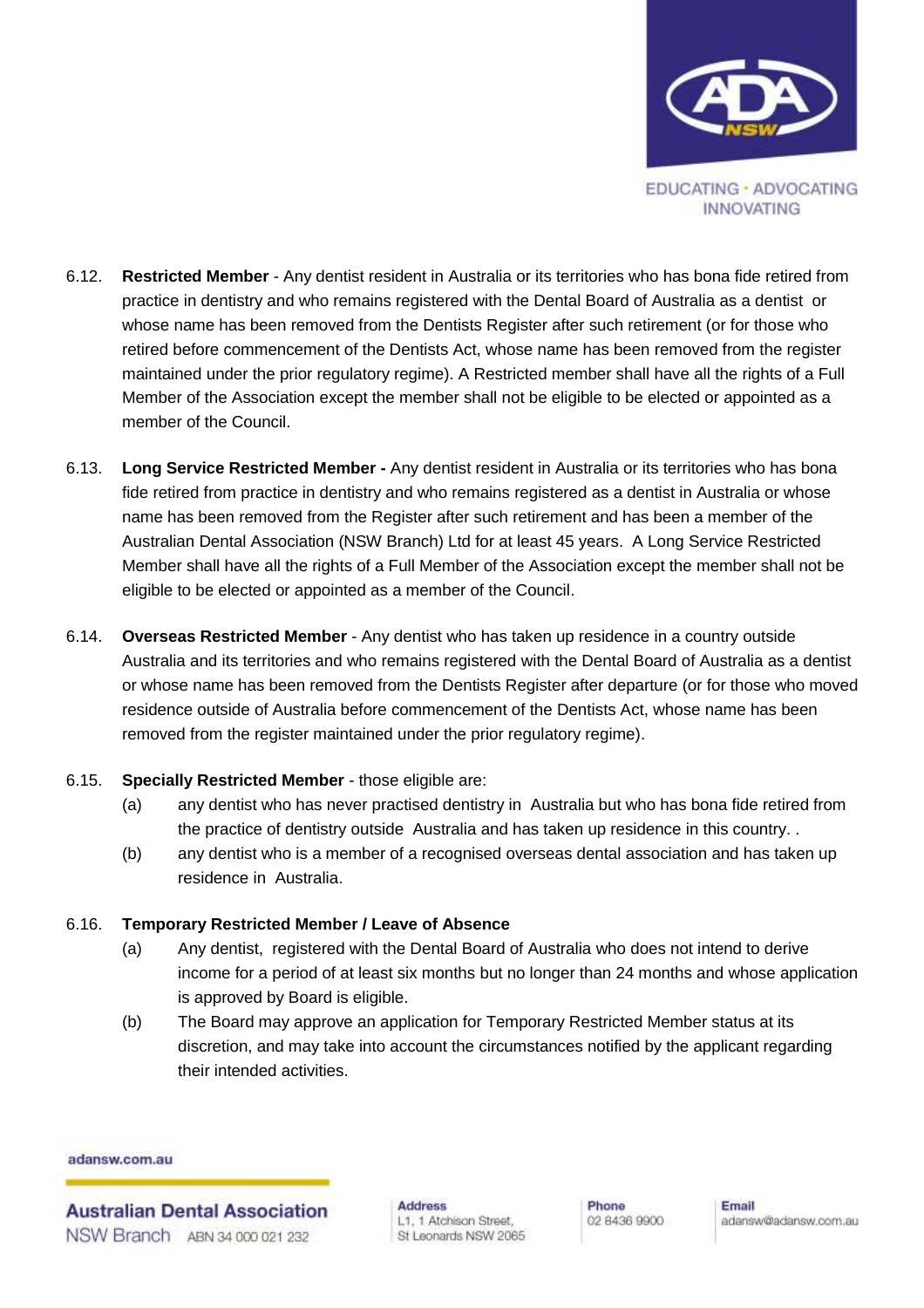

- (c) A member's membership category will revert to the category prior to being granted this membership category upon the earlier of:
	- (i) Returning to work;
	- (ii) Failure to respond to annual confirmation of having no intention to derive income; and
	- (iii) Passing of 24 months since Board approval of being eligible for this category.
- 6.17. **Honorary Life Member** The Association may on the recommendation of the Board at an Annual General Meeting elect as an Honorary Life Member of the Association any dentist who has made an outstanding contribution to the advancement of the dental profession or to the art and science of dentistry.
- 6.18. **Honorary Member** The Association may on the recommendation of the Board at an Annual General Meeting elect as an Honorary Member any person distinguished in dental or allied sciences or any person who has rendered distinguished service to the Association or to the promotion of any such sciences or any person who in the opinion of the Board may further advance the interests of the profession. Such Honorary Members shall remain Honorary Members until the next Annual General Meeting but they are eligible for re-election for any succeeding period of twelve months at a time.

#### 6.19. **Student Associate Member**

- (a) Any person enrolled in a primary dental degree in a Faculty of Dentistry approved by the Board at a University shall be eligible for election as a Student Associate member of the Association and shall be eligible to remain so until the successful completion of or the earlier termination of those studies.
- (b) Australian Dental Council Candidates Overseas-trained dentists who are eligible to undertake the ADC examination procedure will be able to access electronic resources of the Branch only, until graduation or for a maximum of four years.

# **7. Subscription**

- 7.1. Payment of Annual Subscription and such other sum or sums (including a sum or sums on account of a Member's Membership of Australian Dental Association Incorporated) as the Board or Association may determine shall entitle a Member to all the privileges of membership, within the class of membership.
- 7.2. The Association may:

#### adansw.com.au

**Australian Dental Association** NSW Branch ABN 34,000,021,232

**Address** L1, 1 Atchison Street, St Leonards NSW 2065 Phone 02 8436 9900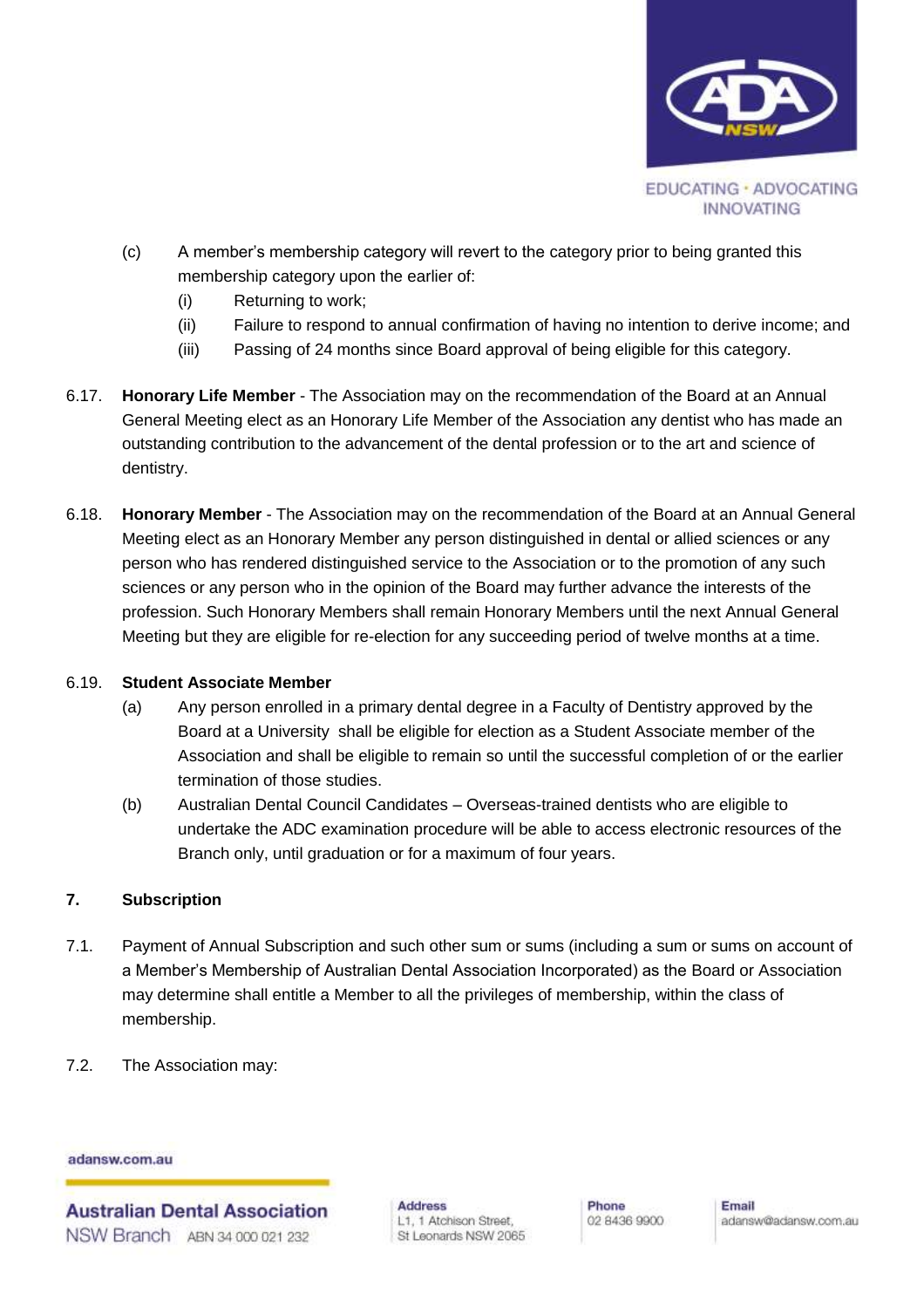

- <span id="page-4-0"></span>(a) give, or take part in the provision of, any form of advice or assistance or other services to Members or former Members of the Association or the personal representatives of deceased Members or former Members who may seek such advice, assistance or services where it or they pertain to or is capable of pertaining to:
	- (i) the practice of dentistry by any such Member, deceased Member or former Member during the period of their Membership of the Association;
	- (ii) the professional character, interests or conduct of any such Member, deceased Member or former Member;
	- (iii) the professional interests of another Member or other Members of the Association;
	- (iv) a question of professional principle;
	- (v) any other case as may be otherwise approved by Board in its absolute discretion;
- (b) act as agent for or otherwise assist any person or entity (for reward or otherwise) to provide assistance, insurance or any other service to Members; and
- (c) pursuant to (b), or in any other case, levy a fee or charge upon the Member or former Member or the personal representative of deceased Members or former Members in connection with any assistance, insurance or other services provided by the Association in respect of matters specified or approved for the purposes of clause 8.[2\(a\)](#page-4-0) above.
- 7.3. The first year's subscription of a candidate for Membership of the Association shall accompany the application for Membership. That subscription shall be refunded if the candidate is not subsequently elected to Membership. In the case of a Member elected to Membership , the subscription shall be calculated on a pro rata basis of the amount of the annual subscription for the time being in force. The pro rata will be on calculated based on how many months remain in that financial year. For all purposes other than the calculation of the first year's subscription, a Member shall, upon being elected to Membership, be deemed to have been elected to the Membership of the Association on the date on which the application was completed.
- 7.4. All provisions with reference to instalments shall be at the discretion of the Board.
- 7.5. All Members shall pay to the Association the annual subscription as shall be determined by Board and subject to powers of the Association in General Meeting under the Constitution.

**Australian Dental Association** NSW Branch ABN 34 000 021 232

**Address** L1, 1 Atchison Street, St Leonards NSW 2065 Phone 02 8436 9900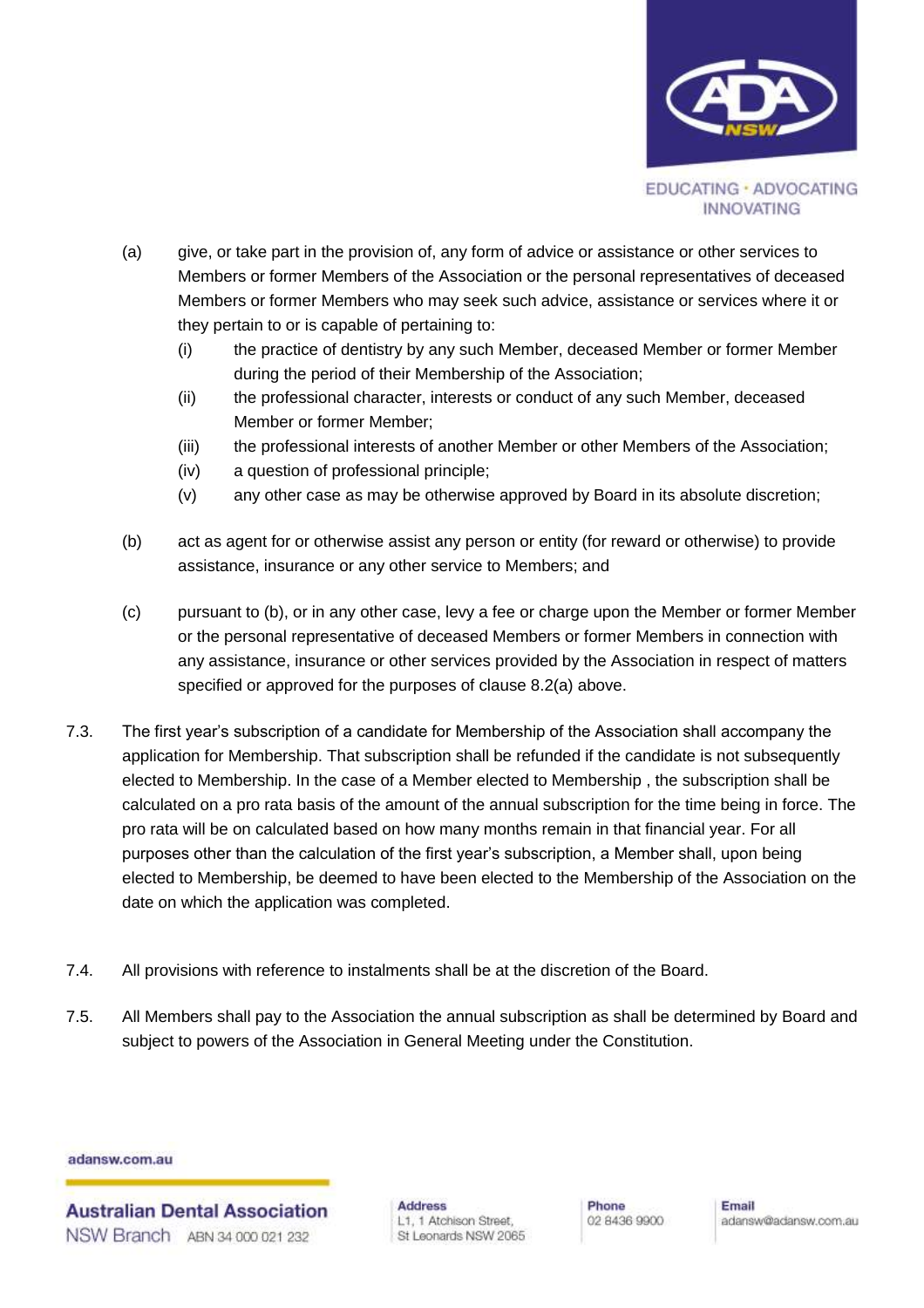

- 7.6. The Association may at any time or times by a resolution passed at an Extraordinary General Meeting convened for that purpose, make a call upon members to pay to the Association a levy of a sum equivalent to a fraction (not exceeding one quarter) of the annual subscription of each Member in the year of levy for the particular class of Membership which is held, provided always that not more than one levy shall be made in any subscription year, unless it shall be sanctioned by a special resolution of the Association. Every such resolution shall prescribe the time when the levy shall become payable.
- 7.7. All subscriptions shall be paid at the registered office of the Association or at any other such place as the Board shall from time to time determine.
- 7.8. The subscription year shall commence on the first day of July and shall end on the 30th day of June of the following year.
- 7.9. Any Member who fails to pay the subscription or levy on or before the date on which it becomes due, shall ipso facto cease to be a Member, but may be re-admitted as a Member in the discretion of the Board, upon payment of all arrears or upon such other terms and conditions as the Board shall deem meet.
- 7.10. On or before 31 May in each year written notice shall be sent to every Member (except Honorary Members), to the address appearing on the records of the Association, that the subscription for the following twelve months becomes due and payable in advance, on the first day of July next following the notice, and that prompt payment of the subscription is necessary to avoid the consequences of clause 8.9 above.
- 7.11. Refunds of subscriptions shall not be available to financial Members other than in exceptional circumstances. This is to be at the discretion of the Board.
- 7.12. If during a subscription year a Member ceases to be eligible for the category of Membership to which the Member then belongs, due to moving overseas, the Member shall nonetheless be entitled to retain that category of Membership until the end of that subscription year whereupon the Member shall cease to be a Member of the Association unless the Member applies for and is re-admitted to Membership in that category of Membership for which the Member is then eligible.
- 7.13. Where members apply to Board for suspension of membership, a membership credit may be offered on a pro-rata basis. Applications will not be accepted for periods less than six months.

**Australian Dental Association** NSW Branch ABN 34,000,021,232

**Address** L1, 1 Atchison Street, St Leonards NSW 2065 Phone 02 8436 9900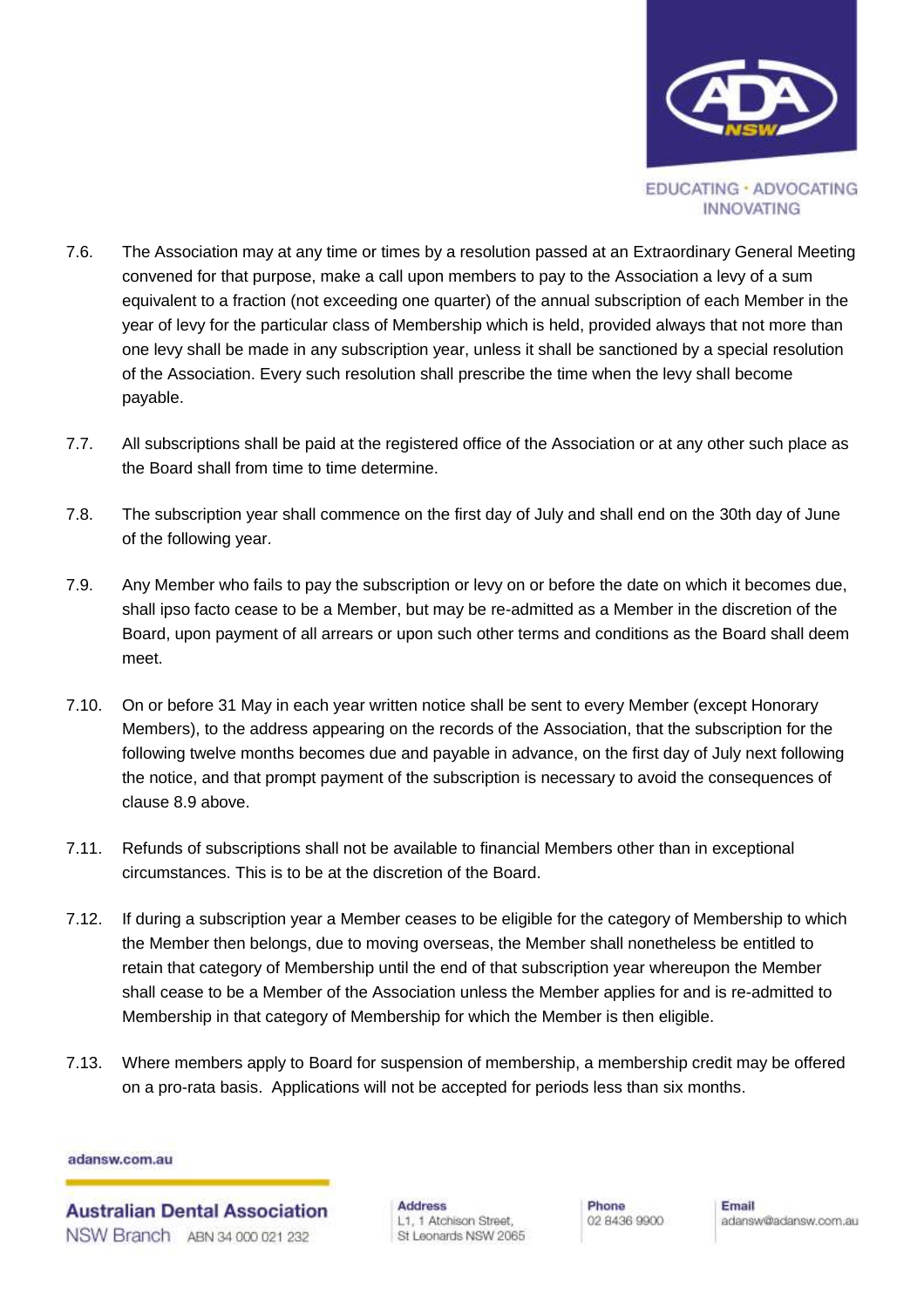

### **8. Rights and Responsibilities**

- 8.1. Full Member shall have all the rights specified and implied in the Constitution and shall at all times:
	- (a) Fulfil the requirements of the Constitution and By-Laws.
	- (b) Observe the Code of Ethics of the Association.
	- (c) Maintain and uphold the honour and reputation of the dental profession and Association.
	- (d) Have the right to seek advice, assistance or services from the Association in relation to any matters specified or approved for the purposes of clause [7.2\(a\)](#page-4-0) above, subject always to:
		- (i) the member or person or representative having first, to the extent required by Board, diligently sought advice, assistance or services from any insurer or other body in respect of any available rights of advice, assistance or services for the member or representative; and
		- (ii) the absolute discretion of Board not to extend advice, assistance or services in any particular case.

Without in any way restricting or limiting its discretion, Board may, from time to time, publish guidelines to Members as to factors relevant to the grant or withholding of advice, assistance or services referred to in clause [7.2\(a\)](#page-4-0) above.

- 8.2. The following Members shall have all the rights of a Full Member of the Association:
	- (a) Part-time member;
	- (b) Qualified Member;
	- (c) Part-time Qualified Member;
	- (d) Post Graduate;
	- (e) Post-Graduate Concessional;
	- (f) 2nd Year Graduate;
	- (g) 2nd Year Qualified;
	- (h) 1st Year Graduate;
	- (i) 1st Year Qualified;
	- (j) Graduate; and
	- (k) Graduate Qualified
- 8.3. A Temporary Restricted Member, a Restricted Member and a Long Service Restricted Member shall have all the rights of a Full Member of the Association except the Member shall not be eligible to be elected or appointed as a member of Council.

adansw.com.au

**Australian Dental Association** NSW Branch ABN 34 000 021 232

**Address** L1, 1 Atchison Street, St Leonards NSW 2065 Phone 02 8436 9900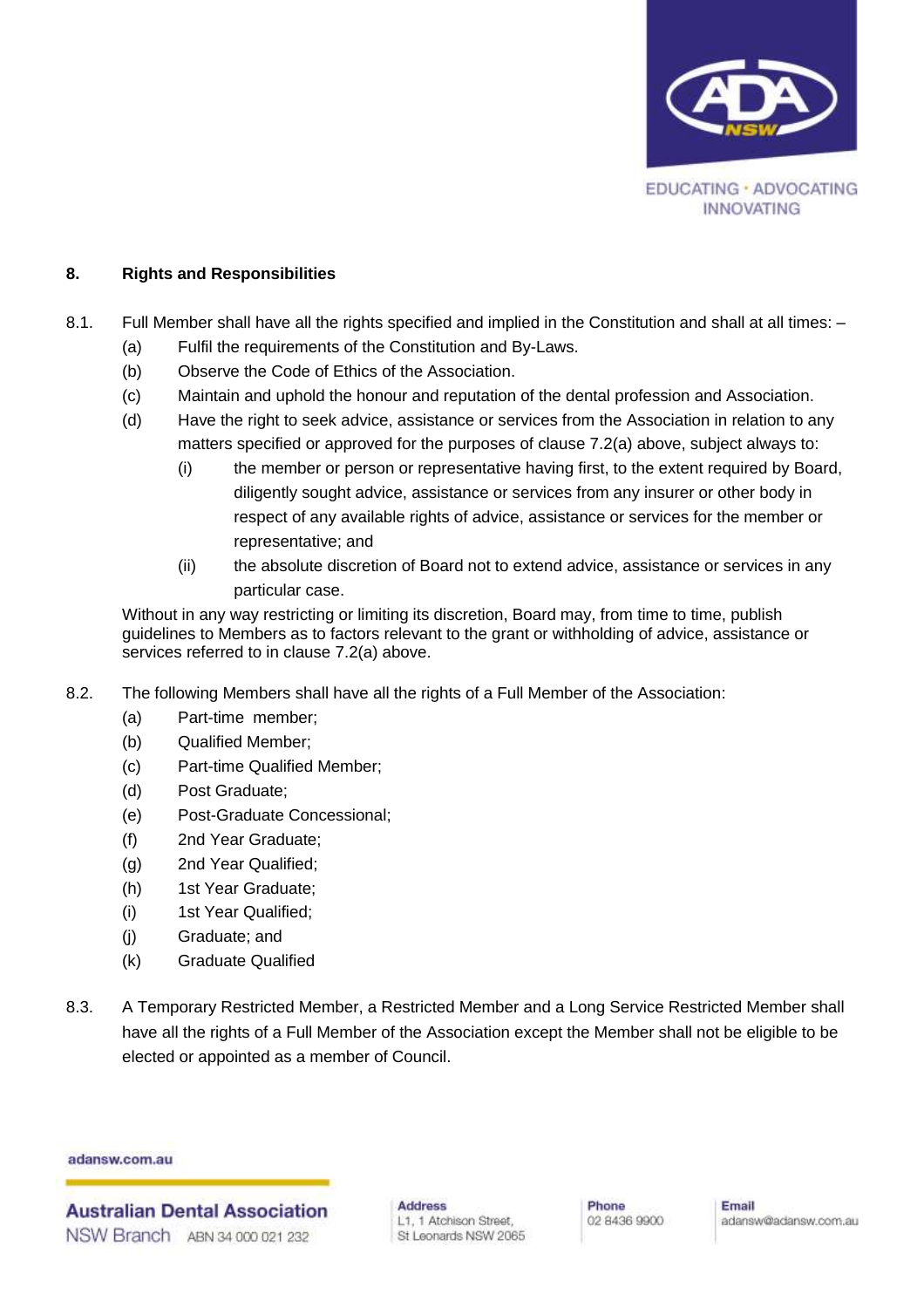

- 8.4. An Overseas Restricted Member shall have all the rights of a Full Member of the Association except that the member shall -
	- (a) Not act as a Member of Council.
	- (b) Not serve on any Committee appointed pursuant to the Constitution.
	- (c) A Specially Restricted Member shall have the same rights as an Overseas Restricted Member except that the Member shall not be entitled to any vote at General Meetings of the Association.
- 8.5. Any Honorary Life Member of the Association shall have all the rights of a Full Member of the Association. In addition -
	- (a) Honorary Life Members shall be entitled to attend New South Wales Dental Conventions without payment of an enrolment fee. This fee shall be a charge on the funds of the Branch and not the Convention.
	- (b) Honorary Life Members shall be excused from paying that part of their subscription related to Branch administration.
	- (c) Honorary Life Membership shall be conferred only at a State Convention or such other formal function decided upon by the President by the presentation of a medallion and an accompanying citation designed for this purpose. The contents of the citation shall be published in the State Newsletter.
	- (d) A register of Honorary Life Members shall be kept.
	- (e) Honorary Life Members shall rank in order of precedence immediately after State Councillors, unless otherwise entitled, for formal Association functions.
- 8.6. An Honorary Member shall have none of the liabilities of Members as regards subscriptions and shall not be entitled to any vote, but subject to the Constitution and By-Laws have all the other rights and privileges and liabilities of a Restricted Member.
- 8.7. A Student Associate Member shall be entitled to attend courses or lectures conducted by the Association, to use the Association's library, electronic resources and to receive the Association's publications but shall have no other rights and privileges.

# **9. ADA NSW Alumni**

- 9.1. Former Members of the Association who meet the following criteria may apply to join the ADA NSW Alumni:
	- (a) No longer registered;

adansw.com.au

**Australian Dental Association** NSW Branch ABN 34 000 021 232

**Address** L1, 1 Atchison Street, St Leonards NSW 2065 Phone 02 8436 9900